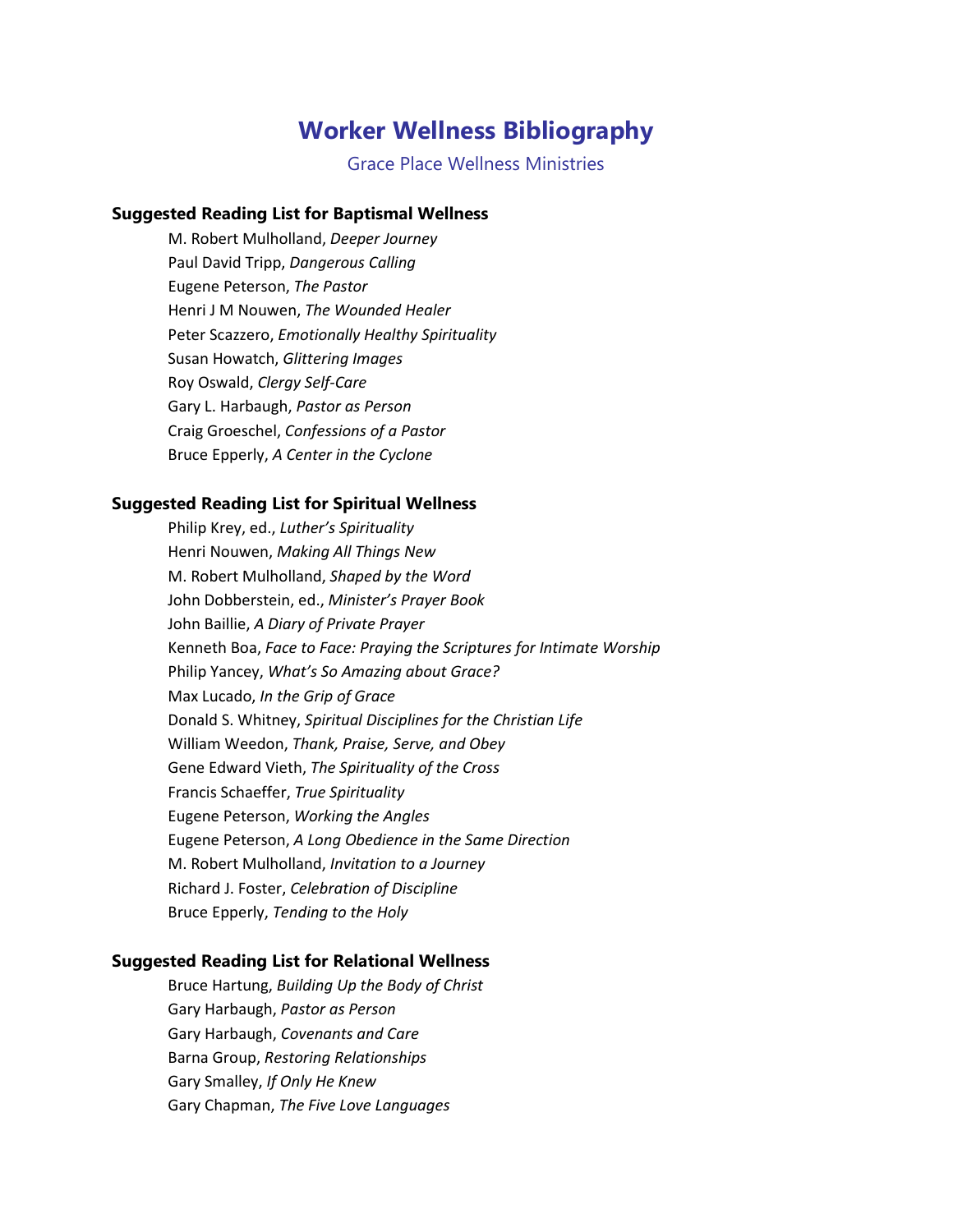Barnabas Piper, *The Pastor's Kid* Ben Freudenburg, *The Family Friendly Church* John Gottman, *The Seven Principles for Making Marriage Work* Ronald Richardson, *Couples in Conflict* Melody Beattie, *Codependent No More* John Eckrich, *Family Wellness* Susan Howatch, *Ultimate Prizes* Susan Howatch, *Scandalous Risks*

#### **Suggested Reading List for Intellectual Wellness**

Ruth Koch, *Speaking the Truth in Love* Marshall Rosenberg, *Nonviolent Communication* Mary Sellon, *Practicing Right Relationship* David Keirsey, *Please Understand Me II* Kerry Patterson, *Crucial Conversations* Douglas Stone, *Difficult Conversations* Douglas Stone, *Thanks for the Feedback* Robert Alberti, *Your Perfect Right* Lynne Babb, *The Power of Listening* John Gottman, *The Seven Principles for Making Marriage Work* Melody Beattie, *Codependent No More*

#### **Suggested Reading List for Emotional Wellness**

Ted Kober, *Built on the Rock* Ted Kober, *Confession and Forgiveness* Bruce Hartung, *Building Up the Body of Christ* John Eckrich, *Fear, Anxiety and Wellness* Ken Sande, *The Peacemaker* John Hirsch*, The Process of Reconciliation* Peter Scazzero, *The Emotionally Healthy Church* Peter Scazzero, *Emotionally Healthy Spirituality* Edwin Friedman, *Generation to Generation* Bob Burns, *Resilient Ministry* Israel Galindo, *The Hidden Lives of Congregations* Peter Steinke, *Congregational Leadership in Anxious Times* G. Lloyd Rediger, *Clergy Killers* Gary Preston, *Character Forged from Conflict*

#### **Suggested Reading List for Vocational Wellness**

C. F. W. Walther "Church and Ministry" Henri Nouwen, "The Wounded Healer"